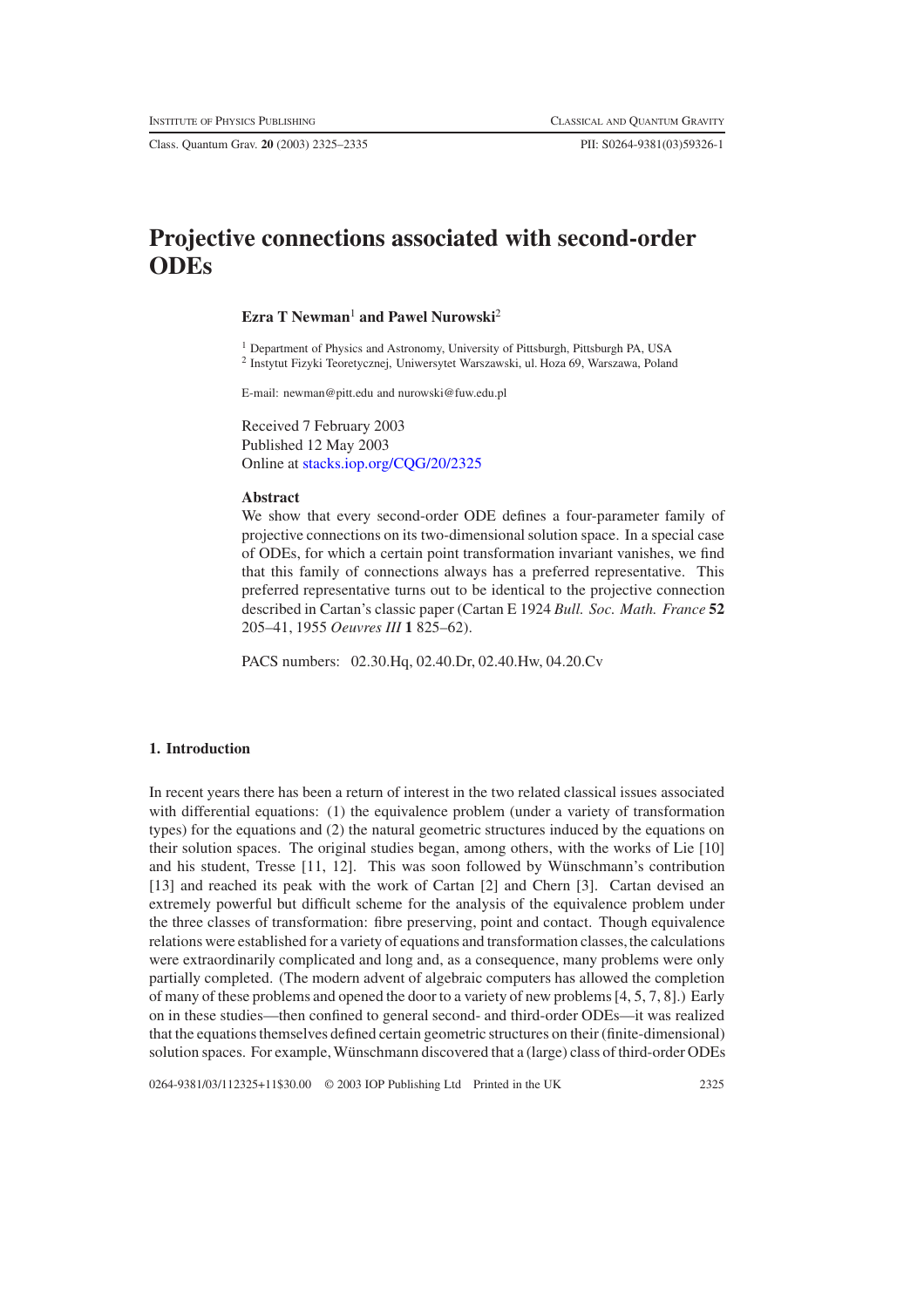define a conformal (Lorentzian) metric on the three-dimensional solution space. This class was defined by the vanishing of a certain function of the third-order equation. Later, in the context of Cartan and Chern's work, this function was understood as a (relative) invariant of the equation under contact transformations and became known as the Wünschmann invariant. (As an aside we mention that in the modern context of general relativity, this work was generalized to pairs of second-order ODEs whose solution space is four dimensional. The vanishing of a generalized Wünschmann invariant for these equations leads to a conformal Lorentzian metric on the solution space. All four-dimensional Lorentzian metrics are obtainable in this manner [4, 5].)

Cartan, following Lie and Tresse, using his scheme for the analysis of second-order ODEs under point transformations realized [1] that a large class of second-order ODEs induced a natural projective structure on their two-dimensional solution space. This class was defined (analogously to the third-order ODE case) by the vanishing of a certain Wunschmann-like ¨ function of the second-order equation.

In the present work we return to the problem of the geometry associated with any secondorder ODE. Without recourse to Cartan's equivalence technique, we find that any second-order ODE defines, via the torsion-free first Cartan structure equation, a four-parameter family of projective connections on the solution space.

In the second section we review the general theory of normal projective connections on *n*-manifolds from the point of view of Cartan connections. We also define projective structures as equivalence classes of certain sets of 1-forms on these manifolds.

As an example of projective connections, in the third section, we consider the geometry associated with a second-order ODE. We find a natural four-parameter family of projective connections living on its two-dimensional space of solutions. In general, these connections are quite complicated. They are parametrized by the solutions of a certain *linear* ODE of fourth order, which is naturally associated with our ODE. We find that among all the ODEs  $y'' = Q(x, y, y')$ , there is a large class for which the associated fourth-order ODE is *homogeneous*. This class of equations is characterized in terms of the vanishing of a certain function constructed solely from *Q* and its derivatives, which is directly analogous to the Wünschman function. It turns out that the trivial solution of the homogeneous fourth-order ODE singles out a preferred connection from the four-parameter family. Then, this class of second-order ODEs together with this preferred connection turns out to be identical to the class that Cartan obtained from a study of the equivalence problem. In the last section we discuss the relationship between our and Cartan's method of obtaining this class.

The work described here is part of a larger project, namely the study of natural geometric structures induced on the finite-dimensional solution spaces of both ODEs and certain overdetermined PDEs. In an earlier work [6] we saw how all four-dimensional conformal metrics and Cartan normal conformal connections were contained in the space of pairs of PDEs satisfying generalized Wünschmann equations. (Similar results hold for all third-order ODEs satisfying the Wünschmann equation.) In the present work we have extended these results to unique Cartan normal projective connections associated with second-order ODEs satisfying a Wünschmann-like equation.

# **2. Projective connection**

#### *2.1. Cartan connection*

In this subsection we will first define a *Cartan connection* and then specialize it to a Cartan *projective* connection (see [9] for more details).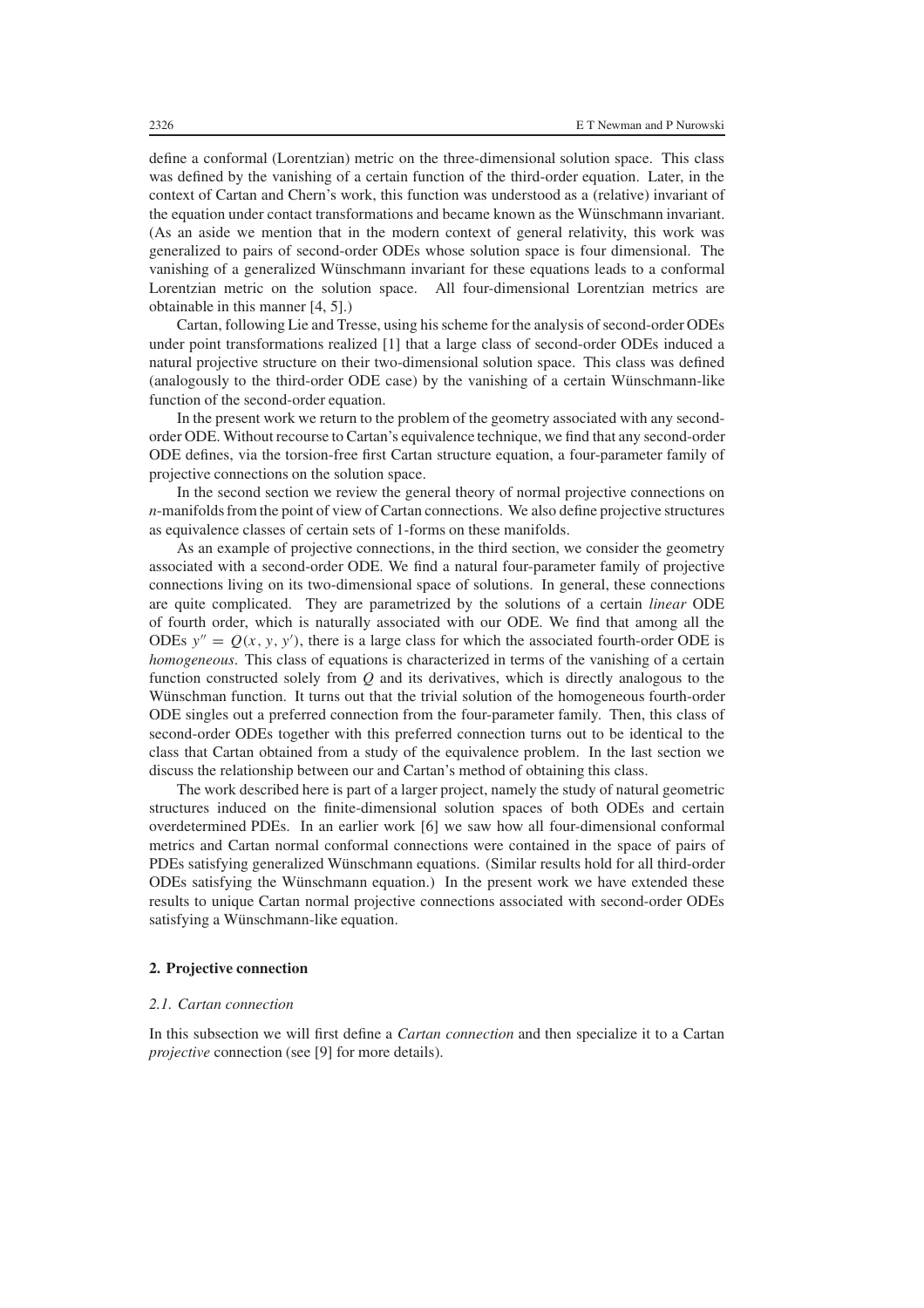Consider a structure *(P , H, M, G)* such that

- *(P , H,M)* is the principal fibre bundle, over an *n*-dimensional manifold, with a structure Lie group *H*;
- *G* is a Lie group, of dimension dim  $G = \dim P$ , for which *H* is a closed subgroup.

Denote by *B*<sup>∗</sup> the fundamental vector field associated with an element *B* of the Lie algebra *H* of *H*. Let  $\omega$  be a *G*'-valued 1-form on *P* such that

- $\omega(B^*) = B$  for each  $B \in H'$ ;
- $R_b^* \omega = b^{-1} \omega b$  for each  $b \in H$ ;
- $\omega(X) = 0$  if and only if the vector field *X* vanishes identically on *P*.

Then  $\omega$  is called *Cartan's connection on*  $(P, H, M, G)$ .

The Cartan *projective connection* is a Cartan connection for which

$$
G = \mathbf{SL}(n+1, \mathbf{R})/(\text{centre}),
$$
  
\n
$$
H = \left\{ \begin{pmatrix} \mathbf{A} & 0 \\ A^T & (\text{det}\mathbf{A})^{-1} \end{pmatrix}, \mathbf{A} \in \mathbf{GL}(n, \mathbf{R}), A \in \mathbf{R}^n \right\} / (\text{centre})
$$

In the next two subsections, we present a convenient way of defining a projective connection on a local trivialization  $U \times H$  of the bundle *P*.

## 2.2. *Normal projective connection on*  $U \in M$

Here, working on the base space *M* we define a *normal projective connection* on  $U \subset M$ .

Consider a coframe  $(\omega^i)$ ,  $i = 1, 2, \ldots, n$ , on an open neighbourhood *U* of *M*. Suppose that in addition you have  $n^2$ , 1-forms  $\omega^i{}_j$ , *i*,  $j = 1, 2, ..., n$ , on *M* such that

$$
d\omega^i + \omega^i{}_j \wedge \omega^j = 0, \qquad \forall i = 1, 2, \dots, n. \tag{1}
$$

Then, the system of forms  $(\omega^i, \omega^i)_j$  defines a torsion-free connection on *U*.

*.*

Take *n arbitrary* 1-forms  $(\omega_i)$ ,  $i = 1, 2, ..., n$ , on *U*. The forms  $(\omega^i, \omega^i_j, \omega_j)$  define the  $n^2$  2-forms  $\Omega^i{}_j$  and *n* 2-forms  $\Psi_j$  on *U* by

$$
\Omega^{i}{}_{j} = d\omega^{i}{}_{j} + \omega^{i}{}_{k} \wedge \omega^{k}{}_{j} + \omega^{i} \wedge \omega_{j} + \delta^{i}{}_{j}\omega^{k} \wedge \omega_{k},\tag{2}
$$

$$
\Psi_i = d\omega_i + \omega_k \wedge \omega^k_j. \tag{3}
$$

Decompose  $\Omega^i_j$  onto the basis  $(\omega^i)$ ,

$$
\Omega^i{}_j = \frac{1}{2} \Omega^i{}_{jkl} \omega^k \wedge \omega^l
$$

<span id="page-2-0"></span>Find all  $(\omega_i)$  for which the so-called *normal* condition

$$
\Omega^{i}{}_{jil} = 0, \qquad \forall j, l = 1, 2, \dots, n,
$$
\n
$$
(4)
$$

is satisfied. It turns out that if  $n \ge 2$ , the forms  $\omega_i$  are determined *uniquely* by equations [\(4\)](#page-2-0). Indeed, by using the Riemann 2-forms

$$
R^{i}{}_{j} = \frac{1}{2} R^{i}{}_{jkl} \omega^{k} \wedge \omega^{l} = d\omega^{i}{}_{j} + \omega^{i}{}_{k} \wedge \omega^{k}{}_{j}
$$
\n<sup>(5)</sup>

and the Ricci tensor

$$
R_{jl} = R_{jil}^i \tag{6}
$$

of the connection  $\omega^i_j$ , one finds that

$$
\omega_i = \left[ \frac{1}{1 - n} R_{(ij)} - \frac{1}{1 + n} R_{[ij]} \right] \omega^j.
$$
\n(7)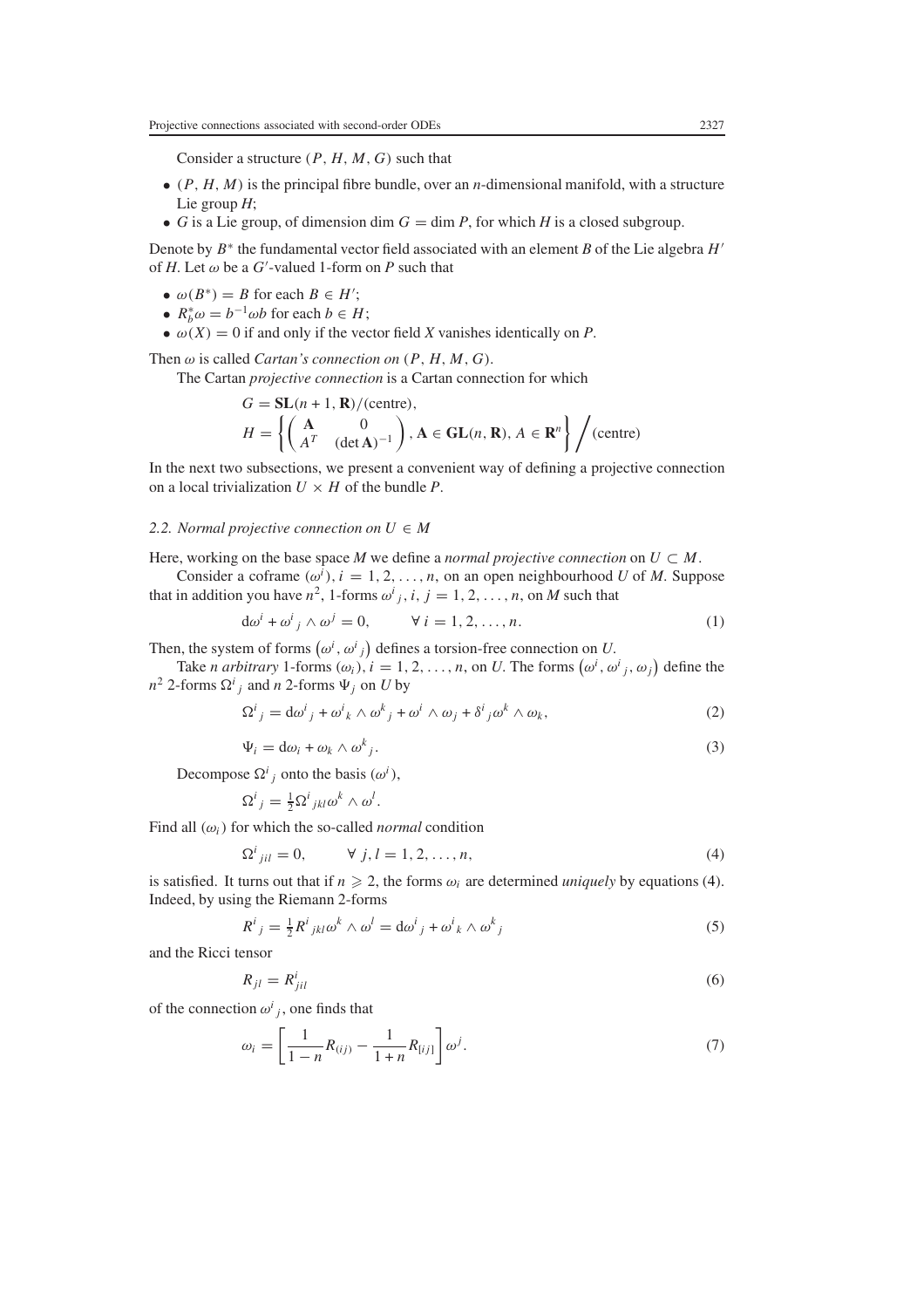Having determined the forms  $\omega_i$ , collect the system of 1-forms  $(\omega^i, \omega^i{}_j, \omega_j)$  into a matrix

$$
\omega_u = \begin{pmatrix} \omega^i{}_k - \frac{1}{n+1} \omega^l{}_l \delta^i{}_k & \omega^i \\ \omega_k & -\frac{1}{n+1} \omega^l{}_l \end{pmatrix} . \tag{8}
$$

Note that  $\omega_u$  is a 1-form on *U* which has values in the Lie algebra  $G' = SL'(n + 1, \mathbf{R})$ . It is called a *normal projective connection* on *U*.

## 2.3. Normal projective connection on  $U \times H$

Earlier, we defined a Cartan projective connection on the principal *H*-bundle *(P , M, H, G)*. Here we show how the normal projective connection on  $U \subset M$  can be lifted to  $(P, M, H, G)$ . Choose a generic element of *H* in the form

$$
b = \begin{pmatrix} A^i{}_k & 0 \\ A_k & a^{-1} \end{pmatrix},\tag{9}
$$

<span id="page-3-0"></span>where  $(A^{i}_{j})$  is a real-valued  $n \times n$  matrix with nonvanishing determinant  $a = \det(A^{i}_{j})$ , and *(Ai)* is a real row *n*-vector.

Define a *G*'-valued 1-form  $\omega$  on  $U \times H$  by

$$
\omega = b^{-1} \omega_u b + b^{-1} \mathrm{d}b. \tag{10}
$$

The 1-form  $\omega$  defines a *projective connection* on  $U \times H$ . This projective connection on  $U \times H$ is called the *normal* projective connection. The term *normal* refers to condition [\(4\)](#page-2-0), which this connection satisfies.

<span id="page-3-3"></span>The explicit formulae for the normal projective connection [\(10\)](#page-3-0) are written below:

$$
\omega = \begin{pmatrix} \omega^i{}_k - \frac{1}{n+1} \omega^l{}_l \delta^i{}_k & \omega^i \\ \omega'_k & -\frac{1}{n+1} \omega^l{}_l \end{pmatrix},\tag{11}
$$

<span id="page-3-1"></span>where

$$
\omega^{i} = a^{-1} A^{-1i}{}_{j} \omega^{j},\tag{12}
$$

<span id="page-3-2"></span>
$$
\omega^{i}{}_{j} = A^{-1i}{}_{k}\omega^{k}{}_{l}A^{l}{}_{j} + A^{-1i}{}_{k}\omega^{k}A_{j} + \delta^{i}{}_{j}A_{l}A^{-1l}{}_{k}\omega^{k} + A^{-1i}{}_{k}dA^{k}{}_{j} + \delta^{i}{}_{j}a^{-1}da,
$$
\n(13)

$$
\omega'_{i} = a \left( \omega_{k} A^{k}{}_{i} - A_{l} A^{-1}{}_{j} \omega^{j}{}_{k} A^{k}{}_{i} - A_{l} A^{-1}{}_{j} \omega^{j} A_{i} + d A_{i} - A_{l} A^{-1}{}_{j} d A^{j}{}_{i} \right),
$$
\n(14)

and we have used the fact that

$$
da = aA^{-1l}{}_k dA^k{}_l. \tag{15}
$$

The curvature

$$
\Omega = d\omega + \omega \wedge \omega \tag{16}
$$

of *ω* has the form

$$
\Omega = b^{-1} \Omega_u b, \qquad \text{where} \qquad \Omega_u = d\omega_u + \omega_u \wedge \omega_u = \begin{pmatrix} \Omega^i{}_j - \frac{1}{n+1} \delta^i{}_j \Omega^l{}_l & 0 \\ \Psi_j & -\frac{1}{n+1} \Omega^l{}_l \end{pmatrix} . \tag{17}
$$

It is worthwhile to note that if  $n \ge 3$ , then the vanishing of  $\Omega^{i}{}_{j}$  implies the vanishing of  $\Psi_{i}$ . This follows from the Bianchi identity  $d\Omega - \Omega \wedge \omega + \omega \wedge \Omega = 0$ . It is known that in dimension  $n = 2$ , the forms  $\Omega^i_j$  are identically equal to zero. In this dimension, all the information about the curvature of the normal projective connection is encoded in the forms  $\Psi_i$ .

**Remark.** To globalize the local trivialization construction of the normal projective connection described above, one needs assumptions about the topology of *M*. In the local treatment we use in this paper, these assumptions are not necessary.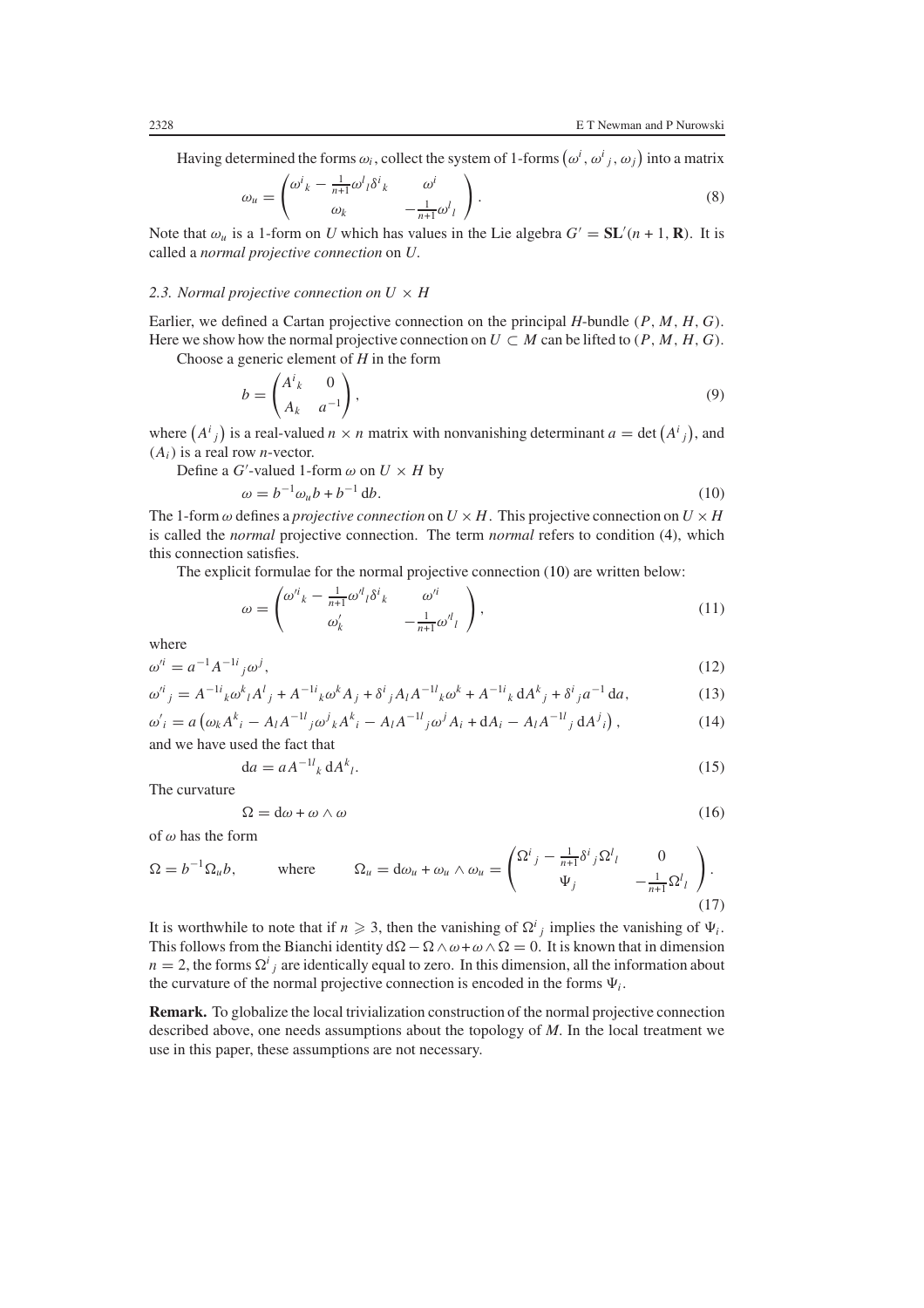#### *2.4. Projective structure on M*

An alternative view of formulae  $(12)$ – $(14)$  is to consider them as an equivalence class of connections on *U*. This motivates the following definition.

A *projective structure* on an *n*-dimensional manifold *M* is an equivalence class  $[(\omega^i, \omega^i)_j]$ of sets of 1-forms  $(\omega^i, \omega^i{}_j)$  on *M* such that

•  $(\omega^i)$ ,  $i = 1, 2, \dots, n$ , is a coframe on *M* such that

$$
d\omega^i + \omega^i{}_j \wedge \omega^j = 0, \qquad \forall i = 1, 2, \dots, n
$$

<span id="page-4-2"></span>• two sets  $(\omega^i, \omega^i)_j$  and  $(\omega'^i, \omega'^i)_j$  are in the same equivalence class iff there exist functions  $A^i$ <sup>*j*</sup> and  $A_i$  on *M* such that

$$
\omega'^i = a^{-1} A^{-1i}{}_j \omega^j \tag{18}
$$

<span id="page-4-3"></span>and

$$
\omega^{i}{}_{j} = A^{-1i}{}_{k}\omega^{k}{}_{l}A^{l}{}_{j} + A^{-1i}{}_{k}\omega^{k}A_{j} + \delta^{i}{}_{j}A_{l}A^{-1l}{}_{k}\omega^{k} + A^{-1i}{}_{k}dA^{k}{}_{j} + \delta^{i}{}_{j}a^{-1}da,
$$
 (19)

with  $a = \det(A^i{}_j) \neq 0$  at every point of *M*.

It turns out that all the torsion-free connections from the equivalence class of a given projective structure have the same set of geodesics on *M*. To see this, consider a representative  $(\omega^i, \omega^i{}_j)$ of a projective structure on *M*. Let  $(e_i)$  be the set of *n*-vector fields dual to the coframe  $(\omega^i)$ , i.e.  $\omega^{i}(e_{j}) = \delta^{i}{}_{j}$ . Let  $\gamma(t)$  be a geodesic curve, for the connection 1-forms  $\omega^{i}{}_{j} = \omega^{i}{}_{jk}\omega^{k}$ . This means that if  $V = \frac{d}{dt} = V^i e_i$  is a vector tangent to this curve, then

$$
\frac{\mathrm{d}V^i}{\mathrm{d}t} + \omega^i{}_{jk} V^j V^k = f V^i,\tag{20}
$$

<span id="page-4-0"></span>with a certain function f on M. If  $(\omega^{i}, \omega^{i})$  belongs to the same projective structure as  $(\omega^i, \omega^i)_j$ , then equation [\(20\)](#page-4-0) for *V<sup>i</sup>* and the relations between  $(\omega^i, \omega^i)_j$  and  $(\omega'^i, \omega'^i)_j$  imply that in the coframe  $(\omega^{i})$ , the  $V^{i}$  component of the vector  $V = V^{i} e'_{i}$  satisfies geodesic equation

$$
\frac{\mathrm{d}V'^i}{\mathrm{d}t} + \omega'^i{}_{jk}V'^jV'^k = f'V'^i,\tag{21}
$$

with merely new function  $f' = f + 2aA_jV^{(i)}$ . Thus, the curve  $\gamma(t)$  is also a geodesic in connection  $\omega^{i}$ <sub>*j*</sub>.

<span id="page-4-4"></span>Note that if 
$$
A^i{}_j = \delta^i{}_j
$$
, then  
\n
$$
\omega'^i = \omega^i
$$
\n(22)

<span id="page-4-1"></span>and

$$
\omega^{i}{}_{j} = \omega^{i}{}_{j} + \omega^{i} A_{j} + \delta^{i}{}_{j} A,
$$
\n<sup>(23)</sup>

with  $A = A_i \omega^i$ . Thus, for a given projective structure  $(\omega^i, \omega^i)$ , fixing the coframe does not fix the gauge in the choice of  $\omega^{i}$ , There exists an entire class [\(23\)](#page-4-1) of connections that, together with the fixed coframe  $(\omega^i)$ , represents the same projective structure.

#### *2.5. Equivalence of projective structures*

We say that two projective structures  $(\omega^i, \omega^i{}_j)$  and  $(\bar{\omega}^i, \bar{\omega}^i{}_j)$  on two respective *n*-dimensional manifolds *M* and  $\overline{M}$  are (locally) *equivalent* iff there exists a (local) diffeomorphism  $\phi: M \to \overline{M}$  and functions  $A^i{}_j$  and  $A_j$  on  $M$  such that

$$
\phi^*(\bar{\omega}^i) = a^{-1}A^{-1}i_j\omega^j
$$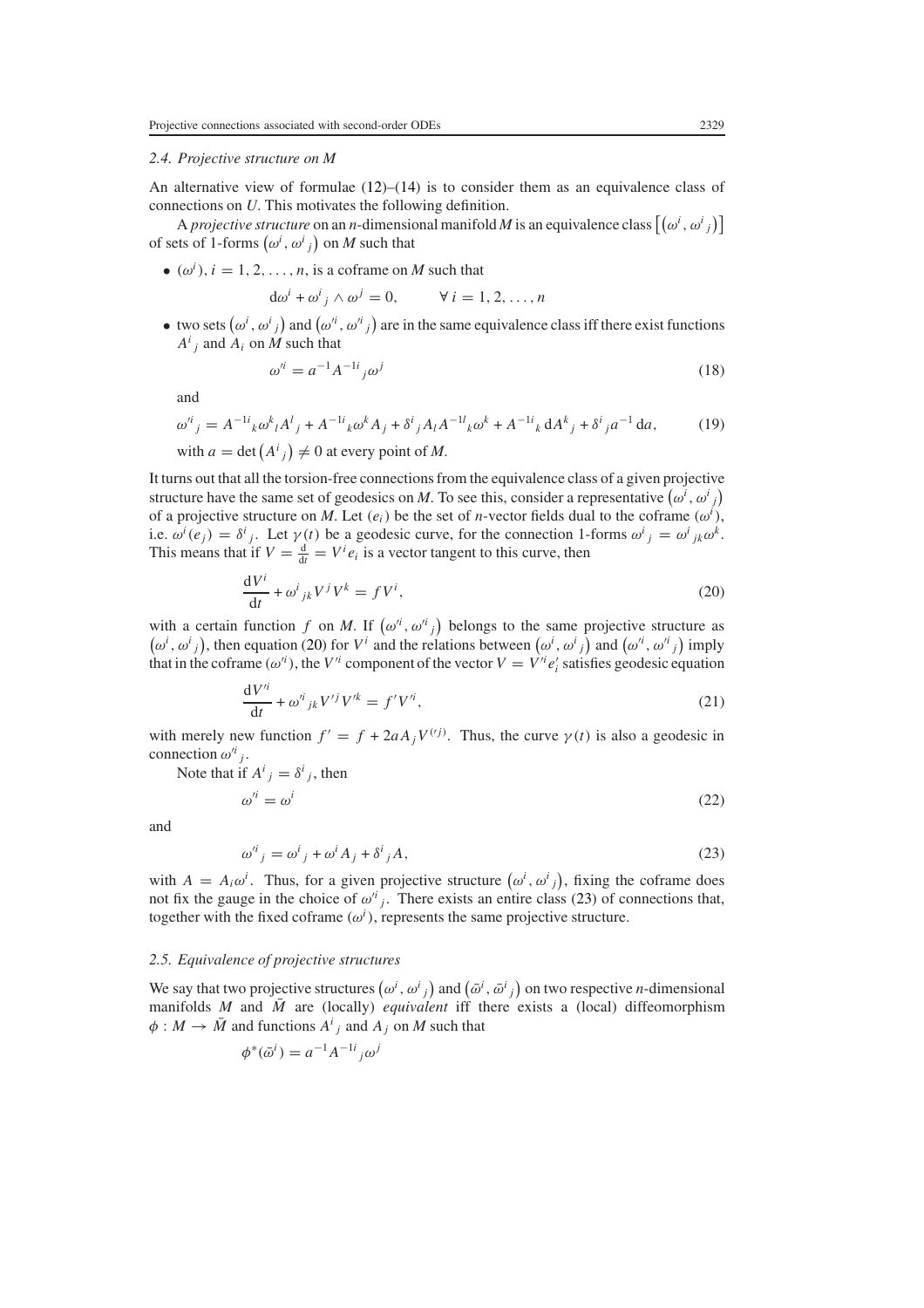and

$$
\phi^*(\bar{\omega})^i{}_j = A^{-1i}{}_k \omega^k{}_l A^l{}_j + A^{-1i}{}_k \omega^k{}_l A_j + \delta^i{}_j A_l A^{-1l}{}_k \omega^k{}_l A_l^{l}{}_k + A^{-1i}{}_k A_l A_l^k{}_j + \delta^i{}_j a^{-1} da,
$$
  
with  $a = \det(A^i{}_j) \neq 0$ .

<span id="page-5-0"></span>If, given a projective structure  $(\omega^i, \omega^i)_i$  on *M*, we have a diffeomorphism  $\phi : M \to M$ with  $A^i_j$  and  $A_j$  as above, such that

$$
\phi^*(\omega^i) = a^{-1} A^{-1i}{}_j \omega^j \tag{24}
$$

<span id="page-5-1"></span>and

$$
\phi^*(\omega)^i{}_j = A^{-1i}{}_k \omega^k{}_l A^l{}_j + A^{-1i}{}_k \omega^k{}_l A_j + \delta^i{}_j A_l A^{-1l}{}_k \omega^k{}_l A^{-1i}{}_k A^l{}_j + \delta^i{}_j a^{-1}{}_k \, \mathrm{d} A, \tag{25}
$$

then we call  $\phi$  a symmetry of  $(\omega^i, \omega^i)_i$ . Locally, a one-parameter group of symmetries  $\phi_t$ :  $M \to M$  of  $(\omega^i, \omega^i)_j$  is expressible in terms of the corresponding vector field *X*, called an *infinitesimal symmetry*. Taking the Lie derivative with respect to *X* of equations [\(24\)](#page-5-0) and [\(25\)](#page-5-1), one obtains the following characterization of infinitesimal symmetries.

A vector field *X* is an infinitesimal symmetry of a projective structure  $(\omega^i, \omega^i)_j$  iff there exist functions  $B^i_j$  and  $B_j$  on *M* such that

$$
\mathcal{L}_X \omega^i = -\left(B^i{}_j + B^k{}_k \delta^i{}_j\right) \omega^j,\tag{26}
$$

$$
\mathcal{L}_X \omega^i{}_j = \omega^i{}_j B^l{}_j - B^i{}_l \omega^l{}_j + \omega^i B_j + \delta^i{}_j B_l \omega^l + \mathrm{d} B^i{}_j + \delta^i{}_j \mathrm{d} B^k{}_k. \tag{27}
$$

It is easy to check that a Lie bracket  $[X_1, X_2]$  of two infinitesimal symmetries is an infinitesimal symmetry, hence the infinitesimal symmetries generate a Lie algebra. This is the Lie algebra of infinitesimal symmetries of the structure  $(\omega^i, \omega^i)_$ .

#### **3. Projective structures of second-order ODEs**

#### *3.1. Contact forms associated with a second-order ODE*

We now show that a second-order ODE defines a projective structure on the space of its solutions.

<span id="page-5-2"></span>A second-order ODE

$$
\frac{d^2y}{dx^2} = Q\left(x, y, \frac{dy}{dx}\right)
$$
 (28)

for a function  $\mathbf{R} \ni x \to y = y(x) \in \mathbf{R}$  can be alternatively written as a system of the two first-order ODEs

$$
\frac{dy}{dx} = p, \qquad \frac{dp}{dx} = Q(x, y, p)
$$
\n(29)

<span id="page-5-3"></span>for two functions  $\mathbf{R} \ni x \to y = y(x) \in \mathbf{R}$  and  $\mathbf{R} \ni x \to p = p(x) \in \mathbf{R}$ . This system defines two (contact) 1-forms

$$
\omega^1 = dy - p dx, \qquad \omega^2 = dp - Q dx,
$$
\n(30)

which live on a three-dimensional manifold  $J<sup>1</sup>$ , the *first jet space*, parametrized by coordinates  $(x, y, p)$ . All the information about the ODE [\(28\)](#page-5-2) is encoded in these two forms. For example, any solution to [\(28\)](#page-5-2) is a curve  $\gamma(x) = (x, y(x), p(x)) \subset J^1$  on which forms [\(30\)](#page-5-3) vanish.

Given an ODE [\(28\)](#page-5-2), we look for a set  $(\omega^1{}_1, \omega^1{}_2, \omega^2{}_1, \omega^2{}_2)$  of 1-forms on  $J^1$  such that

<span id="page-5-4"></span>
$$
d\omega^1 + \omega^1{}_1 \wedge \omega^1 + \omega^1{}_2 \wedge \omega^2 = 0, \qquad d\omega^2 + \omega^2{}_1 \wedge \omega^1 + \omega^2{}_2 \wedge \omega^2 = 0.
$$
 (31)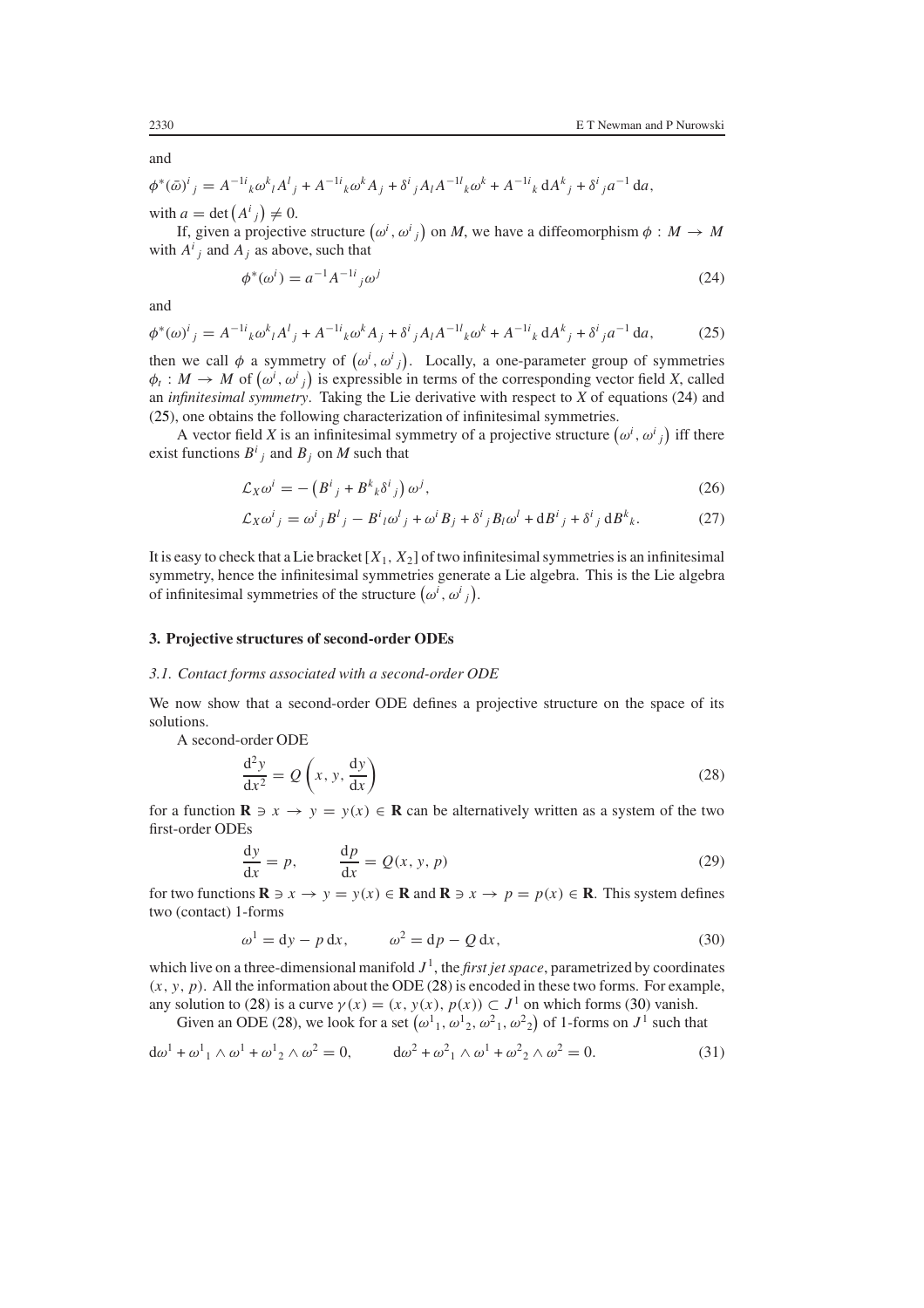Introducing the third 1-form

$$
\omega^3 = \mathrm{d}x,\tag{32}
$$

which together with  $\omega^1$  and  $\omega^2$  constitutes a basis of 1-forms on  $J^1$ , we find that

$$
d\omega^1 = -\omega^2 \wedge \omega^3, \qquad d\omega^2 = -(Q_y \omega^1 + Q_p \omega^2) \wedge \omega^3,
$$
 (33)

<span id="page-6-0"></span>and that the general solution to 'vanishing torsion' equations [\(31\)](#page-5-4) is

<span id="page-6-1"></span>
$$
\omega^1{}_1 = \omega^1{}_{11}\omega^1 + \omega^1{}_{12}\omega^2, \qquad \omega^1{}_2 = \omega^1{}_{12}\omega^1 + \omega^1{}_{22}\omega^2 - \omega^3,\tag{34}
$$

$$
\omega^2{}_1 = \omega^2{}_{11}\omega^1 + \omega^2{}_{12}\omega^2 - Q_y\omega^3, \qquad \omega^2{}_2 = \omega^2{}_{12}\omega^1 + \omega^2{}_{22}\omega^2 - Q_p\omega^3,\tag{35}
$$

with some unspecified functions  $(\omega^1_{11}, \omega^1_{12}, \omega^1_{22}, \omega^2_{11}, \omega^2_{12}, \omega^2_{22})$  on  $J^1$ . Here, and in the following, we denote the partial derivatives with respect to a variable, as a subscript on the function whose partial derivative is evaluated, e.g.  $Q_y := \frac{\partial Q}{\partial y}$ .

The annihilator of the contact forms  $\omega^1$  and  $\omega^2$  is spanned by the vector field

$$
D = \partial_x + p \partial_y + Q \partial_p, \tag{36}
$$

which is defined up to a multiplicative factor. Its integral curves, which coincide with the solutions  $\gamma(x)$  of the original equation, are intrinsically defined. Also, the notion of surfaces *S*, *transversal* to *D* is unambiguous.

Any choice of 1-forms  $(\omega^1{}_1, \omega^1{}_2, \omega^2{}_1, \omega^2{}_2)$  of the form given by equations [\(34\)](#page-6-0) and [\(35\)](#page-6-1) on the jet space  $J^1$  determines projective structures  $[(\omega^k; \omega^i)_s]_S$  on each twodimensional surface *S* transversal to *D*. These projective structures are defined on each *S* by transformations [\(18\)](#page-4-2) and [\(19\)](#page-4-3) applied to the 1-forms  $(\omega^k; \omega^i)_|_S$ . They, in turn, were defined as the restrictions of the 1-forms  $(\omega^1, \omega^2; \omega^1_1, \omega^1_2, \omega^2_1, \omega^2_2)$  from  $J^1$  to *S*. Given a particular choice of functions  $\omega_{jk}^i$  in [\(34\)](#page-6-0) and [\(35\)](#page-6-1) and a pair of transversal to *D* surfaces *S* and *S'*, the projective structures  $[(\omega^k; \omega^i{}_j)_{\vert S}]$  and  $[(\omega^k; \omega^i{}_j)_{\vert S'}]$  will be, in general, inequivalent. It is therefore interesting to ask whether there exists a choice of forms [\(34\)](#page-6-0) and [\(35\)](#page-6-1) which, on *all* transversal surfaces *S*, defines the same (modulo equivalence) projective structure. Locally, this requirement is equivalent to the existence of a choice of forms  $(34)$  and  $(35)$  on  $J<sup>1</sup>$ such that the Lie derivative of the forms  $(\omega^i; \omega^k{}_j)$  along *D* is simply the infinitesimal version of the transformations [\(24\)](#page-5-0) and [\(25\)](#page-5-1). Explicitly, we ask for the existence of  $\omega^{i}_{jk}$  of [\(34\)](#page-6-0) and [\(35\)](#page-6-1) and the existence of functions  $B^i_j$  and  $B_k$  on  $J^1$  such that

<span id="page-6-3"></span><span id="page-6-2"></span>
$$
\mathcal{L}_D \omega^i = -\left(B^i{}_j + B^k{}_k \delta^i{}_j\right) \omega^j,\tag{37}
$$

$$
\mathcal{L}_D \omega^i{}_j = \omega^i{}_j B^l{}_j - B^i{}_l \omega^l{}_j + \omega^i B_j + \delta^i{}_j B_l \omega^l + \mathrm{d} B^i{}_j + \delta^i{}_j \mathrm{d} B^k{}_k \qquad i, j = 1, 2. \tag{38}
$$

If we were able to find a solution  $\omega^{i}{}_{jk}$  to the above equations, it would generate the same projective structure on all surfaces transversal to *D*. This structure would therefore descend to the two-dimensional space of integral lines of *D* endowing it, or what is the same, endowing the parameter space of solutions to the original ODE, with a projective structure.

To solve equations [\(37\)](#page-6-2) and [\(38\)](#page-6-3), we take the most general forms  $(\omega^1{}_1, \omega^1{}_2, \omega^2{}_1, \omega^2{}_2)$ (from [\(34\)](#page-6-0) and [\(35\)](#page-6-1)) that are associated with the ODE. We then use the gauge freedom [\(22\)](#page-4-4) and [\(23\)](#page-4-1) preserving

$$
\omega^1 = dy - p dx, \qquad \omega^2 = dp - Q dx
$$

to achieve

$$
\omega^1{}_1=0
$$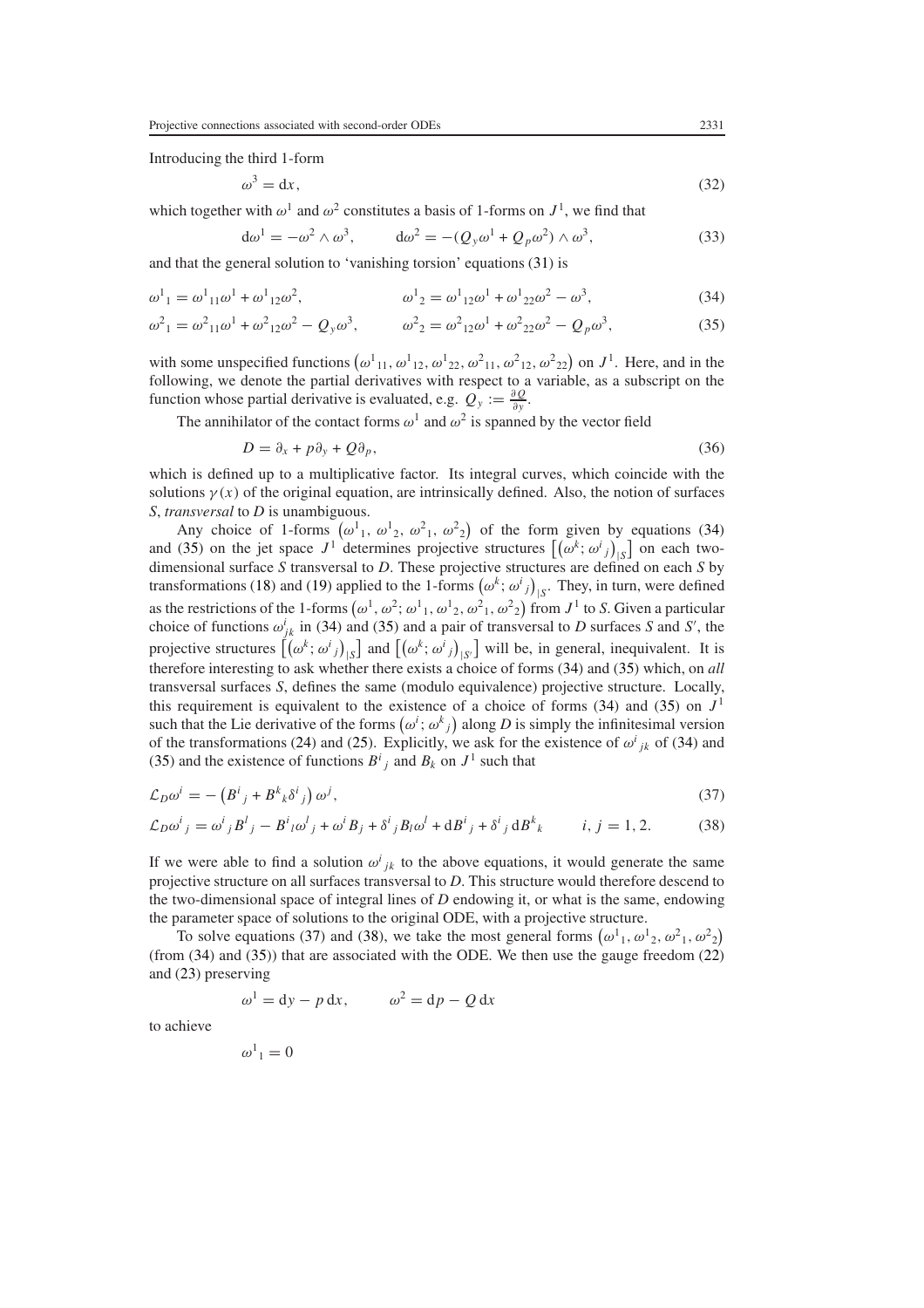<span id="page-7-0"></span>everywhere on  $J^1$ . The forms  $(\omega^1, \omega^2; \omega^1_1, \omega^1_2, \omega^2_1, \omega^2_2)$  with  $\omega^1_1 = 0$ , when restricted to each *S*, will therefore represent the same projective structure on *S* as the original general forms we started with. Thus, without loss of generality, we solve equations [\(37\)](#page-6-2) and [\(38\)](#page-6-3) for forms

$$
\omega^1 = dy - p dx, \qquad \omega^2 = dp - Q dx \tag{39}
$$

and

<span id="page-7-1"></span>
$$
\omega^1{}_1 = 0, \qquad \omega^1{}_2 = \omega^1{}_{22}\omega^2 - \omega^3,
$$
  
\n
$$
\omega^2{}_1 = \omega^2{}_{11}\omega^1 + \omega^2{}_{12}\omega^2 - Q_y\omega^3, \qquad \omega^2{}_2 = \omega^2{}_{12}\omega^1 + \omega^2{}_{22}\omega^2 - Q_p\omega^3.
$$
\n(40)

It is a matter of straightforward calculation to achieve the following proposition.

<span id="page-7-2"></span>**Proposition 1.** *The forms [\(39\)](#page-7-0) and [\(40\)](#page-7-1) satisfy equations [\(37\)](#page-6-2) and [\(38\)](#page-6-3) if and only if*  $\omega^2_{22} = D\omega^1_{22} + 2Q_p\omega^1_{22},$  $\omega^2_{12} = \frac{1}{4} \left[ -D^2 \omega^1_{22} - 3Q_p D \omega^1_{22} + (3Q_y - 2Q_p^2 - 2DQ_p) \omega^1_{22} - Q_{pp} \right]$  $\omega^2_{11} = \frac{1}{6} \left[ D^3 \omega^1_{22} + 3D^2 \omega^1_{22} + (5DQ_p + 2Q_p^2 - 7Q_y) D\omega^1_{22} \right]$  (41)  $+(2D^2Q_p - 3DQ_y + 4Q_pDQ_p - 8Q_pQ_y)\omega_{22}^1 + DQ_{pp} - 4Q_{py}$ 

<span id="page-7-3"></span>*and ω*<sup>1</sup> <sup>22</sup> *satisfies the differential equation*

$$
D^4 \omega^1{}_{22} + a_4 D^3 \omega^1{}_{22} + a_3 D^2 \omega^1{}_{22} + a_2 D \omega^1{}_{22} + a_1 \omega^1{}_{22} + a_0 = 0 \tag{42}
$$

*with coefficients*  $a_0$ *,*  $a_1$ *,*  $a_2$ *,*  $a_3$ *,*  $a_4$  *given by* 

<span id="page-7-4"></span>
$$
a_4 = 2Q_p,
$$
  
\n
$$
a_3 = (8DQ_p - Q_p^2 - 10Q_y),
$$
  
\n
$$
a_2 = (7D^2Q_p - 10DQ_y + 3Q_pDQ_p - 2Q_p^3 - 10Q_pQ_y),
$$
  
\n
$$
a_1 = (2D^3Q_p - 3D^2Q_y + 4(DQ_p)^2 + 2Q_pD^2Q_p - 5Q_pDQ_y - 4Q_p^2DQ_p - 14Q_yDQ_p + 2Q_p^2Q_y + 9Q_y^2),
$$
  
\n
$$
a_0 = D^2Q_{pp} - 4DQ_{py} - Q_pDQ_{pp} + 4Q_pQ_{py} - 3Q_{pp}Q_y + 6Q_{yy}.
$$
\n(43)

Thus, modulo equivalence, the only forms [\(30\)](#page-5-3)–[\(35\)](#page-6-1) that generate the same projective structure on all surfaces transversal to *D* are given by [\(40\)](#page-7-1) and [\(41\)](#page-7-2) with the coefficient  $\omega_{22}^1$  satisfying differential equations [\(42\)](#page-7-3) and [\(43\)](#page-7-4). Now, recalling that the space of solutions of the secondorder ODE can be identified with the two-dimensional space of integral lines of  $D$  in  $J^1$ , we obtain the following theorem.

**Theorem 1.** *Every solution*  $\omega_{22}^1$  *to the fourth-order differential equations* [\(42\)](#page-7-3) *and* [\(43\)](#page-7-4) *defines a natural projective structure on the space of solutions J* <sup>1</sup>*/D of the second-order ODE*  $y'' = Q(x, y, y')$ . The structure is given by the projection from  $J<sup>1</sup>$  to  $J<sup>1</sup>/D$  of forms

$$
\omega^1 = dy - p dx, \qquad \omega^2 = dp - Q dx
$$

*with*

$$
\omega^{1}_{1} = 0, \qquad \omega^{1}_{2} = \omega^{1}_{22}\omega^{2} - \omega^{3}, \qquad \omega^{3} = dx,
$$
  
\n
$$
\omega^{2}_{1} = \frac{1}{6} \left[ D^{3}\omega^{1}_{22} + 3D^{2}\omega^{1}_{22} + (5DQ_{p} + 2Q_{p}^{2} - 7Q_{y}) D\omega^{1}_{22} + (2D^{2}Q_{p} - 3DQ_{y}) + 4Q_{p}DQ_{p} - 8Q_{p}Q_{y})\omega^{1}_{22} + DQ_{pp} - 4Q_{py} \right] \omega^{1}_{1} + \frac{1}{4} \left[ -D^{2}\omega^{1}_{22} - 3Q_{p}D\omega^{1}_{22} + (3Q_{y} - 2Q_{p}^{2} - 2DQ_{p}) \omega^{1}_{22} - Q_{pp} \right] \omega^{2}_{1} - Q_{y}\omega^{3},
$$
  
\n
$$
\omega^{2}_{2} = \frac{1}{4} \left[ -D^{2}\omega^{1}_{22} - 3Q_{p}D\omega^{1}_{22} + (3Q_{y} - 2Q_{p}^{2} - 2DQ_{p}) \omega^{1}_{22} - Q_{pp} \right] \omega^{1}_{1} + \left[ D\omega^{1}_{22} + 2Q_{p}\omega^{1}_{22} \right] \omega^{2}_{1} - Q_{p}\omega^{3}_{1}.
$$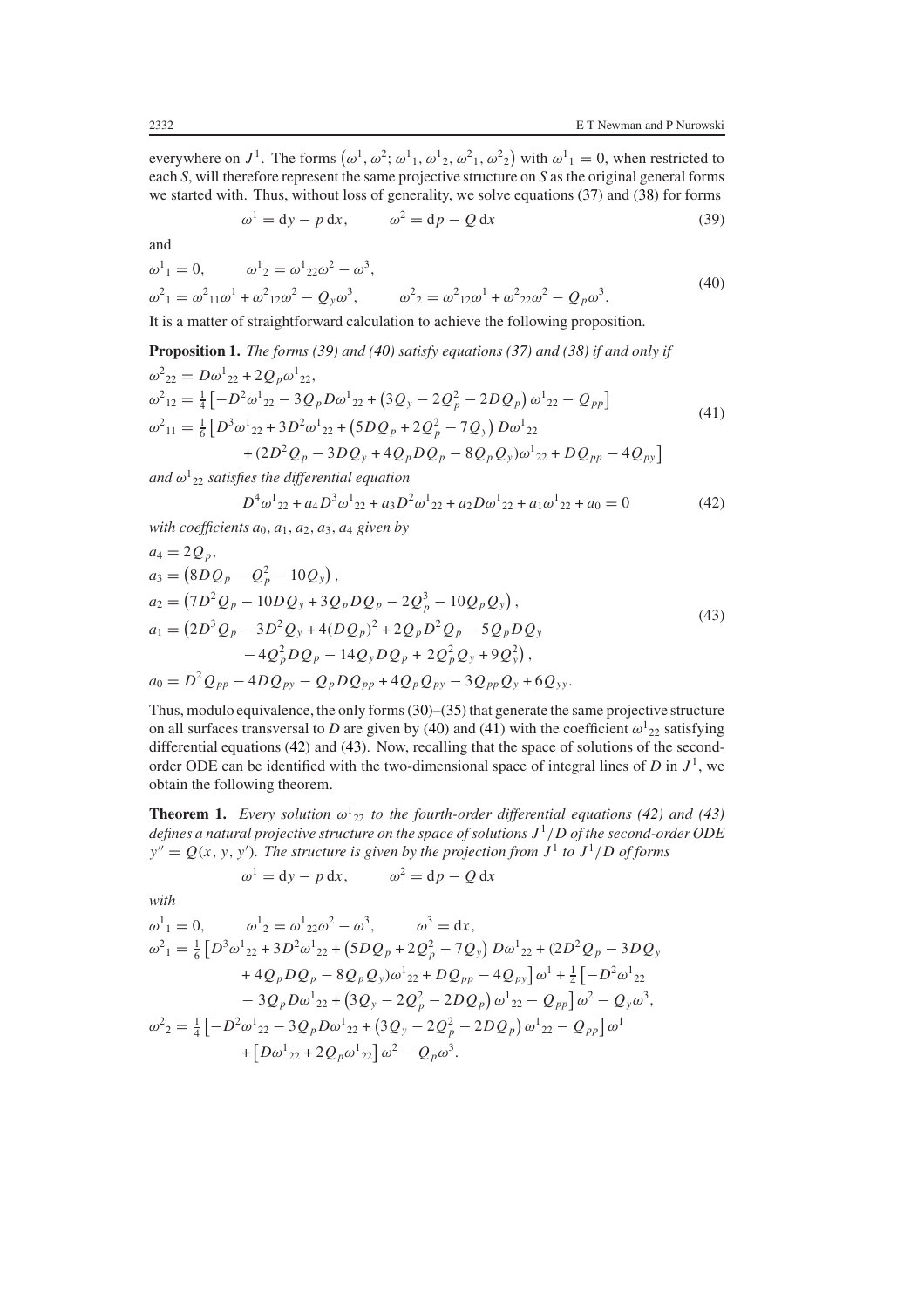Since equations [\(42\)](#page-7-3) and [\(43\)](#page-7-4) are of fourth order, they have four independent solutions. Thus, all the corresponding projective structures on  $J^1/D$  should be treated on equal footing. However, in the case of second-order ODEs satisfying some additional conditions, some of these structures may be more distinguished. In particular, Lie [10] and Cartan [1] considered second-order ODEs satisfying the additional condition

$$
a_0 = D^2 Q_{pp} - 4DQ_{py} - Q_p DQ_{pp} + 4Q_p Q_{py} - 3Q_{pp} Q_y + 6Q_{yy} \equiv 0.
$$
 (44)

For such ODEs, equations [\(42\)](#page-7-3) and [\(43\)](#page-7-4) are homogeneous and as such have a preferred solution  $\omega_{22}^1 = 0$ . Thus, for this class of second-order ODEs, there exists a distinguished, natural projective structure on  $J^1/D$  associated with the solution  $\omega^1{}_{22} = 0$  of [\(42\)](#page-7-3) and [\(43\)](#page-7-4). Explicitly, for any second-order ODE satisfying  $a_0 \equiv 0$ , this structure is given by

$$
\omega^1 = dy - p dx, \qquad \omega^2 = dp - Q dx \tag{45}
$$

<span id="page-8-2"></span><span id="page-8-0"></span>with

$$
\omega^1{}_1 = 0,
$$
\n $\omega^1{}_2 = -\omega^3,$ \n $\omega^3 = dx,$ \n(46)

$$
\omega^2_{1} = \frac{1}{6}(DQ_{pp} - 4Q_{py})\omega^1 - \frac{1}{4}Q_{pp}\omega^2 - Q_y\omega^3,
$$
\n(47)

$$
\omega^2{}_2 = -\frac{1}{4} Q_{pp} \omega^1 - Q_p \omega^3. \tag{48}
$$

<span id="page-8-1"></span>In general, any projective structure described by theorem 1 leads to a projective **SL***(*3*,* **R***)* connection on an eight-dimensional bundle  $P \rightarrow J^1/D$ . One of the features of the projective structures, which via  $\omega_{22}^1 = 0$  are associated with  $a_0 \equiv 0$ , is that each of them leads to a *normal* projective  $SL(3, R)$  connection on *P*. Using the local parameters  $(x, y, p, \alpha, \beta, \gamma, \nu, \mu)$  for *P* and equations [\(11\)](#page-3-3) and [\(14\)](#page-3-2), [\(45\)](#page-8-0)–[\(48\)](#page-8-1), we find that this **SL***(*3*,* **R***)* connection reads

$$
\omega = \begin{pmatrix} \frac{1}{3}(\Omega_2 - 2\Omega_1) & -\theta^3 & \theta^1 \\ -\Omega_3 & \frac{1}{3}(\Omega_1 - 2\Omega_2) & \theta^2 \\ \Omega_5 & -\Omega_4 & \frac{1}{3}(\Omega_1 + \Omega_2) \end{pmatrix},
$$
(49)

where  $(\theta^1, \theta^2, \theta^3, \Omega_1, \Omega_2, \Omega_3, \Omega_4, \Omega_5)$  are given by

$$
\theta^{1} = \alpha \omega^{1}, \qquad \theta^{2} = \beta(\omega^{2} + \gamma \omega^{1}), \qquad \theta^{3} = \frac{\alpha}{\beta}(\omega^{3} + \nu \omega^{1}),
$$
  
\n
$$
\Omega_{1} = \text{d}\log\alpha - \mu\theta^{1} + \frac{\nu}{\beta}\theta^{2} - \frac{\beta\gamma}{\alpha}\theta^{3},
$$
  
\n
$$
\Omega_{2} = \text{d}\log\beta - \frac{1}{4\alpha}[\delta\gamma \nu + 4\nu Q_{p} - Q_{pp} + 2\alpha\mu]\theta^{1} + 2\frac{\nu}{\beta}\theta^{2} + \frac{\beta}{\alpha}[\gamma + Q_{p}]\theta^{3},
$$
  
\n
$$
\Omega_{3} = \frac{\beta}{\alpha}d\gamma - \frac{\beta}{6\alpha^{2}}[DQ_{pp} - \delta\gamma^{2}\nu - \delta\gamma\nu Q_{p} + 3\gamma Q_{pp} - 4Q_{py} + 6\nu Q_{y}]\theta^{1} - \frac{1}{4\alpha}[2\gamma\nu - Q_{pp} + 2\alpha\mu]\theta^{2} - \frac{\beta^{2}}{\alpha^{2}}[\gamma^{2} + \gamma Q_{p} - Q_{y}]\theta^{3},
$$
  
\n
$$
\Omega_{4} = \frac{1}{\beta}d\nu - \frac{1}{6\alpha\beta}[\delta\gamma\nu^{2} + \delta\nu^{2}Q_{p} - 3\nu Q_{pp} + Q_{ppp}]\theta^{1} + \frac{\nu^{2}}{\beta^{2}}\theta^{2} - \frac{1}{4\alpha}[-2\gamma\nu - 4\nu Q_{p} + Q_{pp} + 2\alpha\mu]\theta^{3},
$$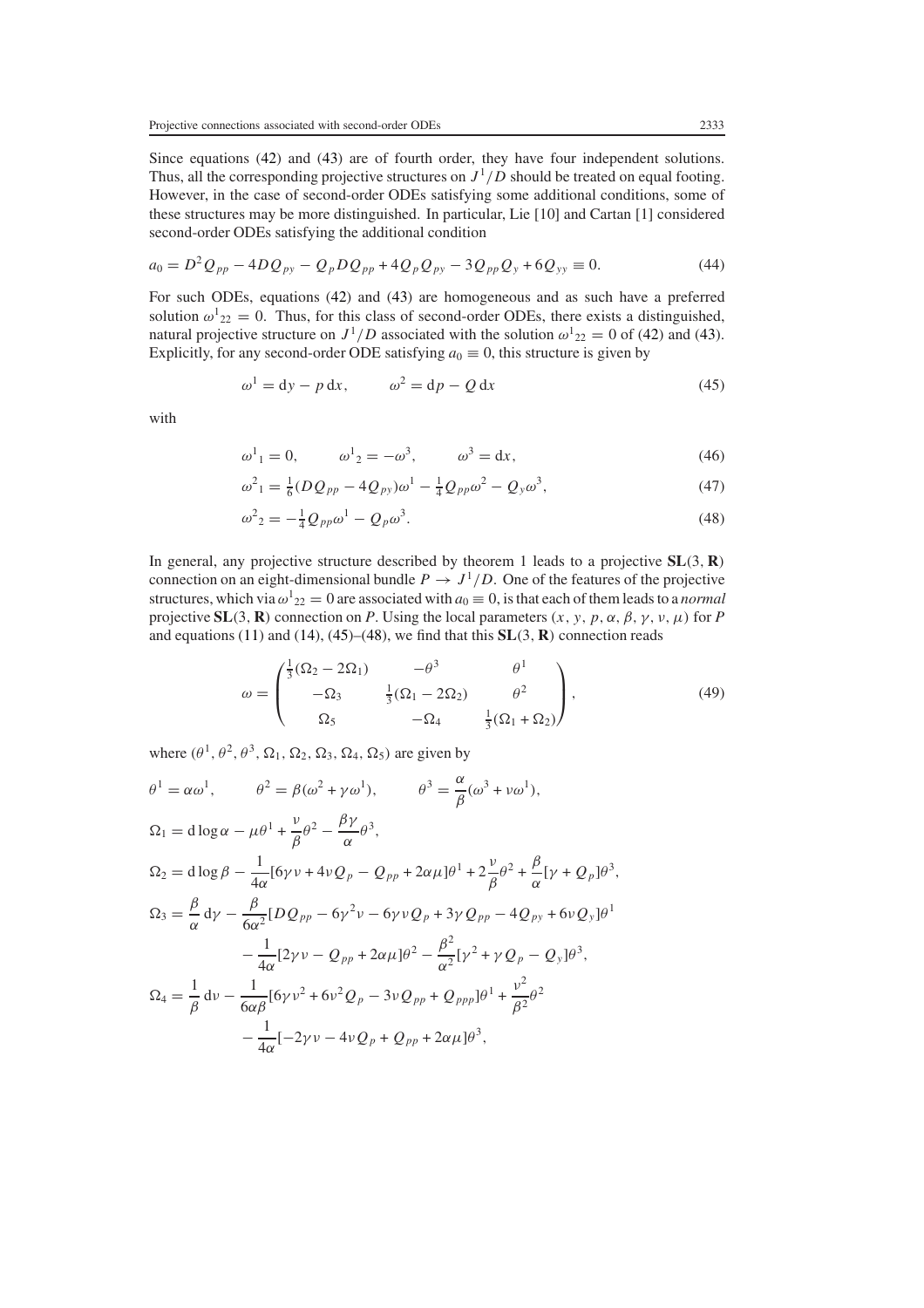$$
2\Omega_5 = d\mu + \mu d \log \alpha - \frac{\nu}{\alpha} d\gamma + \frac{\gamma}{\alpha} d\nu - \frac{1}{24\alpha^2} \Big[ 12\alpha^2 \mu^2 + 48\nu Q_{py} - 48\nu^2 Q_y - 12\nu D Q_{pp} + 36\gamma^2 \nu^2 + 48\gamma \nu^2 Q_p - 36\gamma \nu Q_{pp} + 12\gamma Q_{ppp} + 8D Q_{ppp} + 8Q_p Q_{ppp} - 12Q_{ppy} - 3Q_{pp}^2 \Big] \theta^1 + \frac{1}{6\alpha\beta} [6\gamma \nu^2 - 3\nu Q_{pp} + Q_{ppp} + 6\alpha\nu \mu] \theta^2 - \frac{\beta}{6\alpha^2} [DQ_{pp} - 6\gamma^2 \nu - 12\gamma \nu Q_p + 3\gamma Q_{pp} - 4Q_{py} + 12\nu Q_y + 6\alpha\gamma \mu] \theta^3.
$$

The curvature of this connection reads

$$
\Omega = \begin{pmatrix} 0 & 0 & 0 \\ 0 & 0 & 0 \\ \frac{1}{6\alpha^2\beta}b_{01}\,\theta^1\wedge\theta^2 & -\frac{1}{6\alpha\beta^2}b_0\,\theta^1\wedge\theta^2 & 0 \end{pmatrix},
$$

where we have introduced

$$
b_0 = Q_{pppp}
$$
 and  $b_{01} = Db_0 + (\gamma + 2Q_p)b_0$ .

The relatively simple form of this curvature agrees with the general theory of normal projective connections for  $n = 2$  (compare with the note at the end of section 2.3).

The following section is devoted to explaining the Lie*/*Cartan motivation for considering the class of ODEs leading to the structure defined above.

# *3.2. Equivalence classes of second-order ODEs modulo point transformations*

<span id="page-9-0"></span>A point transformation of variables

$$
(x, y) = (x(\bar{x}, \bar{y}), y(\bar{x}, \bar{y}))
$$
\n
$$
(50)
$$

<span id="page-9-1"></span>applied to the second-order ODE

$$
y'' = Q(x, y, y') \tag{51}
$$

changes it to the new form

$$
\bar{y}'' = \bar{Q}(\bar{x}, \bar{y}, \bar{y}'). \tag{52}
$$

The function  $Q = Q(x, y, y')$  transforms in a rather complicated way into a new function  $\overline{Q} = \overline{Q}(\overline{x}, \overline{y}, \overline{y}')$ . But, using appropriate derivatives of *Q*, one can construct functions which have nice transformation properties under transformations [\(50\)](#page-9-0). In particular, the *relative invariants* of equation [\(51\)](#page-9-1) are such functions which, under transformations [\(50\)](#page-9-0), scale by a factor. Their vanishing is the point invariant property of the equation. One such relative invariant is

$$
a_0 = D^2 Q_{pp} - 4D Q_{py} - Q_p D Q_{pp} + 4Q_p Q_{py} - 3Q_{pp} Q_y + 6Q_{yy},
$$

the same function that appears in equations [\(43\)](#page-7-4). This fact was already known to Lie [10]. Cartan [1] considered the problem of finding *all* point invariants of [\(51\)](#page-9-1). He used his *equivalence method*, which enabled him to determine another relative invariant

$$
b_0=Q_{pppp}.
$$

Both  $a_0$  and  $b_0$  are of the same order and it follows from the Cartan analysis that equation [\(51\)](#page-9-1) has no more point invariants of order less than or equal to 4. Thus, according to Cartan, the second-order ODEs modulo point transformations split into four major classes which are

(i)  $a_0 = b_0 = 0;$ (ii)  $a_0 = 0$  and  $b_0 \neq 0$ ;